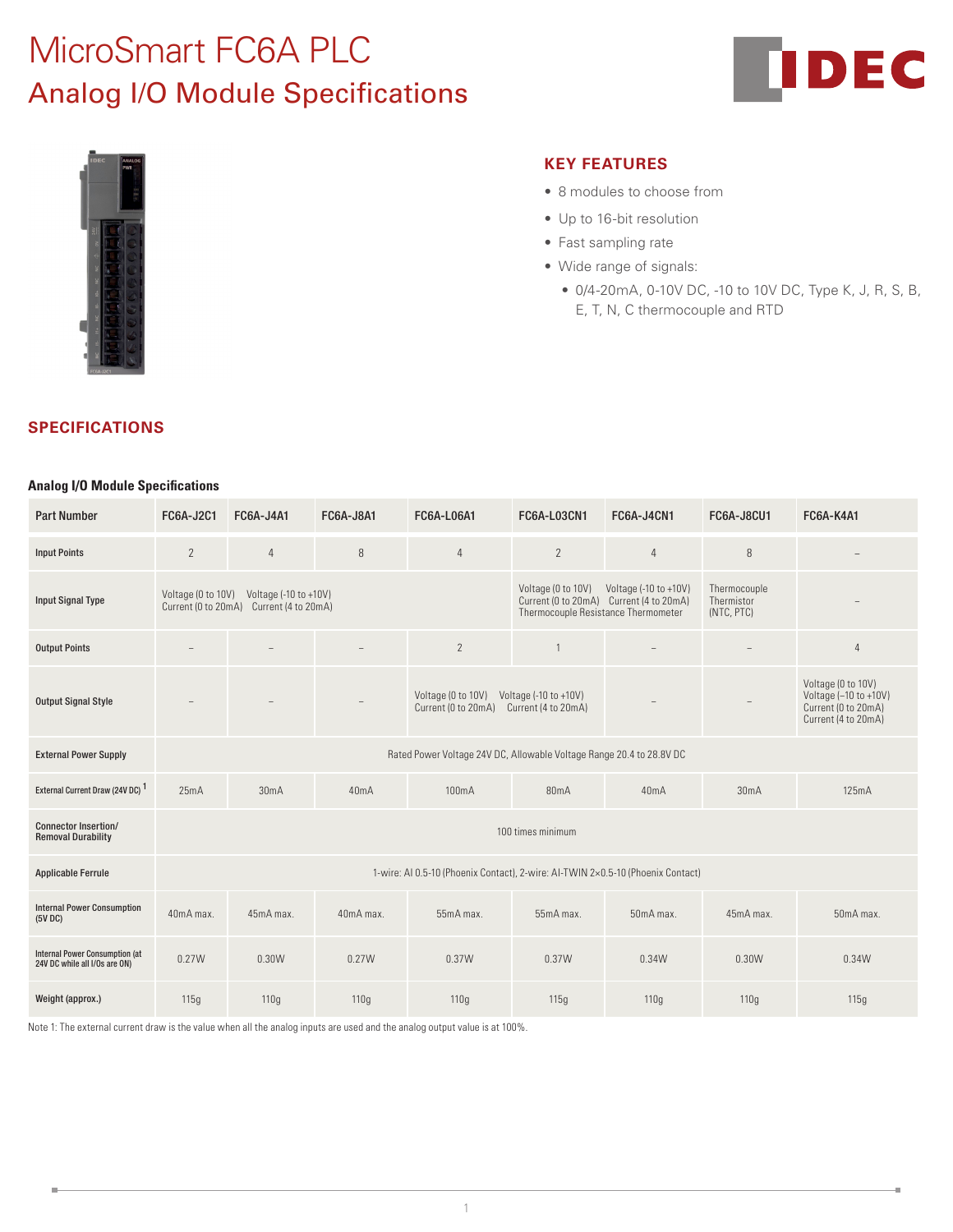#### **Analog Input Specifications (1)**

| <b>Part Number</b>                                               |                                                | FC6A-J2C1                                                                                                          |                                                        | FC6A-J4A1/FC6A-J8A1/FC6A-L06A1          |                                        |  |  |  |  |
|------------------------------------------------------------------|------------------------------------------------|--------------------------------------------------------------------------------------------------------------------|--------------------------------------------------------|-----------------------------------------|----------------------------------------|--|--|--|--|
| <b>Input Signal Type</b>                                         |                                                | Voltage Input                                                                                                      | Current Input                                          | Voltage Input                           | Current Input                          |  |  |  |  |
| <b>Input Range</b>                                               |                                                | 0 to 10V<br>$-10$ to $+10V$                                                                                        | 0 to 20mA<br>4 to 20mA                                 | 0 to 10V<br>$-10$ to $+10V$             | 0 to 20mA<br>4 to 20mA                 |  |  |  |  |
| Input Impedance                                                  |                                                | $1M\Omega$ maximum                                                                                                 | $50\Omega$ maximum                                     | $1M\Omega$ maximum                      | $50\Omega$ maximum                     |  |  |  |  |
| <b>Input Detection Current</b>                                   |                                                |                                                                                                                    |                                                        |                                         |                                        |  |  |  |  |
|                                                                  | <b>Sampling Duration Time</b>                  | 1ms or 10ms (selectable with application software)<br>1 <sub>ms</sub>                                              |                                                        |                                         |                                        |  |  |  |  |
|                                                                  | <b>Sampling Repetition Time</b>                | Sampling time $\times$ valid input channels                                                                        |                                                        |                                         |                                        |  |  |  |  |
| AD                                                               | <b>Total Input System Transfer Time</b>        | Sampling time + sampling interval + 1 scan time                                                                    |                                                        |                                         |                                        |  |  |  |  |
| Conversion                                                       | Type of Input                                  | Single-ended input                                                                                                 |                                                        |                                         |                                        |  |  |  |  |
|                                                                  | <b>Operating Mode</b>                          | Self-scan                                                                                                          |                                                        |                                         |                                        |  |  |  |  |
|                                                                  | <b>Conversion Method</b>                       | $\Sigma \Delta$ type ADC                                                                                           |                                                        |                                         |                                        |  |  |  |  |
|                                                                  | Maximum Error at 25°C                          |                                                                                                                    | $\pm 0.1\%$ of full scale<br>$\pm 0.2$ % of full scale |                                         |                                        |  |  |  |  |
| Input<br>Error                                                   | <b>Cold Junction Compensation Error</b>        |                                                                                                                    | $\overline{\phantom{m}}$                               |                                         | $\overline{\phantom{a}}$               |  |  |  |  |
|                                                                  | <b>Temperature Coefficient</b>                 | ±0.006% of full scale/°C                                                                                           |                                                        | $\pm 0.01\%$ of full scale/°C           |                                        |  |  |  |  |
|                                                                  | <b>Digital Resolution</b>                      | 65,536 increments (16 bits)                                                                                        |                                                        | 4,096 increments (12 bits)              |                                        |  |  |  |  |
|                                                                  | <b>Input per Resolution</b>                    | 0 to 10V: 0.15mV<br>$-10$ to $+10V$ : 0.30mV                                                                       | 0 to 20mA: 0.30µA<br>4 to 20mA: 0.244µA                | 0 to 10V: 2.44mV<br>-10 to +10V: 4.88mV | 0 to 20mA: 4.88µA<br>4 to 20mA: 3.91µA |  |  |  |  |
| Data                                                             | Data Type in Application Program               | Optional: -32,768 to 32,767 (selectable for each channel) <sup>1</sup>                                             |                                                        |                                         |                                        |  |  |  |  |
|                                                                  | Monotonicity                                   | Yes                                                                                                                |                                                        |                                         |                                        |  |  |  |  |
|                                                                  | Input Data Out of Range                        | Detectable <sup>2</sup>                                                                                            |                                                        |                                         |                                        |  |  |  |  |
|                                                                  | <b>Input Filter</b>                            | Soft filter (0 to 10 s, selectable in increments of 0.1 s)                                                         |                                                        |                                         |                                        |  |  |  |  |
| <b>Noise</b><br>Resistance                                       | <b>Recommended Cable for Noise</b><br>Immunity | Twisted pair shielded cable                                                                                        |                                                        |                                         |                                        |  |  |  |  |
|                                                                  | Crosstalk                                      | 1LSB maximum                                                                                                       |                                                        |                                         |                                        |  |  |  |  |
| <b>Isolation</b>                                                 |                                                | Between input and power circuit: Transformer-isolated<br>Between input and internal circuit: Photocoupler-isolated |                                                        |                                         |                                        |  |  |  |  |
| <b>Effect of Improper Input Connection</b>                       |                                                | No damage                                                                                                          |                                                        |                                         |                                        |  |  |  |  |
| Maximum Permanent Allowed Overload (No<br>Damage)                |                                                | 13V DC                                                                                                             | 40mA                                                   | 13V DC                                  | 40 <sub>m</sub> A                      |  |  |  |  |
| Selection of Analog Input Signal Type                            |                                                | Using programming software                                                                                         |                                                        |                                         |                                        |  |  |  |  |
| <b>Calibration or Verification to Maintain Rated</b><br>Accuracy |                                                | Not possible                                                                                                       |                                                        |                                         |                                        |  |  |  |  |

Note 1: The data processed in the analog I/O module can be linear-converted to a value between -32,768 and 32,767. The optional range designation, and analog I/O data minimum and maximum values can be selected<br>using data r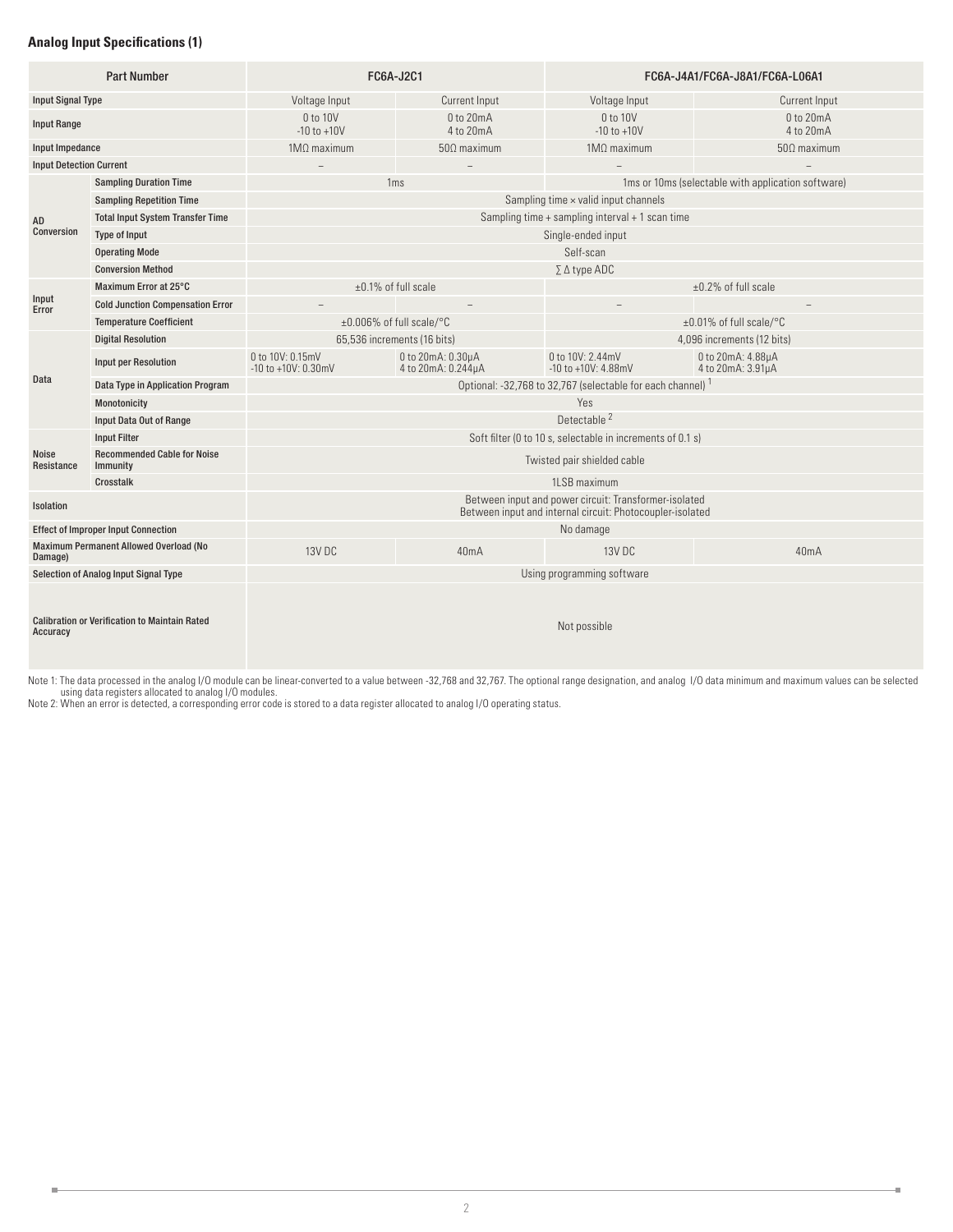#### **Analog Input Specifications (2)**

| <b>Part Number</b>                                                             |                                                                                           |                                                                                                                      |                                                         | FC6A-L03CN1/FC6A-J4CN1                                                                                                                                                                            | FC6A-J8CU1                                                                                                                                                                                                                                                                                                                                                                                                                                                    |                                                                                                                                                                                                                                                                                                                                                                                                                                                                                                                                                     |                           |                       |  |  |
|--------------------------------------------------------------------------------|-------------------------------------------------------------------------------------------|----------------------------------------------------------------------------------------------------------------------|---------------------------------------------------------|---------------------------------------------------------------------------------------------------------------------------------------------------------------------------------------------------|---------------------------------------------------------------------------------------------------------------------------------------------------------------------------------------------------------------------------------------------------------------------------------------------------------------------------------------------------------------------------------------------------------------------------------------------------------------|-----------------------------------------------------------------------------------------------------------------------------------------------------------------------------------------------------------------------------------------------------------------------------------------------------------------------------------------------------------------------------------------------------------------------------------------------------------------------------------------------------------------------------------------------------|---------------------------|-----------------------|--|--|
| Input Signal Type                                                              |                                                                                           | <b>Voltage Input</b>                                                                                                 | <b>Current Input</b>                                    | Resistance<br>Thermometer                                                                                                                                                                         | Thermocouple                                                                                                                                                                                                                                                                                                                                                                                                                                                  | Thermocouple                                                                                                                                                                                                                                                                                                                                                                                                                                                                                                                                        | <b>NTC Thermistor</b>     | <b>PTC Thermistor</b> |  |  |
| <b>Input Range</b>                                                             |                                                                                           | 0 to 10V DC<br>$-10$ to $+10V$                                                                                       | 0 to 20mA<br>4 to 20mA                                  | Pt100, Pt1000 3-wire<br>type (-200 to $850^{\circ}$ C)<br>Ni100, Ni1000 3-wire<br>type<br>$(-60 \text{ to } 180^{\circ} \text{C})$                                                                | Type K (-200 to +1,300 $^{\circ}$ C)<br>Type J (-200 to +1,000 $^{\circ}$ C)<br>Type R (0 to $1,760^{\circ}$ C)<br>Type S (0 to $1,760^{\circ}$ C)<br>Type B (0 to $1,820^{\circ}$ C)<br>Type E (-200 to +800 $^{\circ}$ C)<br>Type T (-200 to +400 $^{\circ}$ C)<br>Type N (-200 to +1,300 $^{\circ}$ C)<br>Type C (0 to $2,315^{\circ}$ C)                                                                                                                  | Type K (-200 to +1,300 $^{\circ}$ C)<br>Type J (-200 to +1,000 $^{\circ}$ C)<br>Type R (0 to 1,760 $^{\circ}$ C)<br>Type S (0 to 1,760 $^{\circ}$ C)<br>Type B (0 to $1,820^{\circ}$ C)<br>Type E (-200 to +800 $^{\circ}$ C)<br>Type T (-200 to +400 $^{\circ}$ C)<br>Type N (-200 to +1,300 $^{\circ}$ C)<br>Type C (0 to 2,315 $^{\circ}$ C)                                                                                                                                                                                                     | $-90$ to $+150^{\circ}$ C | 100 to 10,000Ω        |  |  |
| Input Impedance                                                                |                                                                                           | $1 M\Omega$ minimum                                                                                                  | $50\Omega$ maximum                                      | $1 M\Omega$ minimum                                                                                                                                                                               | $1 MΩ$ minimum                                                                                                                                                                                                                                                                                                                                                                                                                                                | $1 M\Omega$ minimum                                                                                                                                                                                                                                                                                                                                                                                                                                                                                                                                 | $1 M\Omega$ minimum       |                       |  |  |
| <b>Input Detection Current</b>                                                 |                                                                                           |                                                                                                                      | 0.1mA maximum                                           |                                                                                                                                                                                                   | 0.1mA maximum                                                                                                                                                                                                                                                                                                                                                                                                                                                 | 0.1mA maximum                                                                                                                                                                                                                                                                                                                                                                                                                                                                                                                                       | 0.1mA maximum             |                       |  |  |
|                                                                                | <b>Sampling Duration Time</b><br><b>Sampling Repetition</b><br>Time                       | 10ms, 100ms or 104ms (selectable using application software)<br>104ms<br>Sampling time $\times$ valid input channels |                                                         |                                                                                                                                                                                                   |                                                                                                                                                                                                                                                                                                                                                                                                                                                               |                                                                                                                                                                                                                                                                                                                                                                                                                                                                                                                                                     |                           |                       |  |  |
| AD                                                                             | <b>Total Input System</b><br><b>Transfer Time</b>                                         | Sampling time $+$ sampling interval $+$ 1 scan time                                                                  |                                                         |                                                                                                                                                                                                   |                                                                                                                                                                                                                                                                                                                                                                                                                                                               |                                                                                                                                                                                                                                                                                                                                                                                                                                                                                                                                                     |                           |                       |  |  |
| Conversion                                                                     | Type of Input                                                                             | Single-ended input                                                                                                   |                                                         |                                                                                                                                                                                                   |                                                                                                                                                                                                                                                                                                                                                                                                                                                               |                                                                                                                                                                                                                                                                                                                                                                                                                                                                                                                                                     |                           |                       |  |  |
|                                                                                | <b>Operating Mode</b>                                                                     | Self-scan                                                                                                            |                                                         |                                                                                                                                                                                                   |                                                                                                                                                                                                                                                                                                                                                                                                                                                               |                                                                                                                                                                                                                                                                                                                                                                                                                                                                                                                                                     |                           |                       |  |  |
|                                                                                | <b>Conversion Method</b>                                                                  | $\Sigma \Delta$ type ADC                                                                                             |                                                         |                                                                                                                                                                                                   |                                                                                                                                                                                                                                                                                                                                                                                                                                                               |                                                                                                                                                                                                                                                                                                                                                                                                                                                                                                                                                     |                           |                       |  |  |
| Input<br>Error                                                                 | Maximum Error at 25°C                                                                     |                                                                                                                      | $\pm 0.2$ % of full scale                               | FC6A-L03CN1: $\pm$ 0.1% of full scale + cold junction<br>compensation error<br>FC6A-J4CN1: $\pm 0.2\%$ of full scale + cold junction<br>compensation error                                        |                                                                                                                                                                                                                                                                                                                                                                                                                                                               | $\pm$ 0.2% of full scale + cold junction compensation error 3                                                                                                                                                                                                                                                                                                                                                                                                                                                                                       |                           |                       |  |  |
|                                                                                | <b>Cold Junction</b><br><b>Compensation Error</b>                                         |                                                                                                                      |                                                         | $±4°C$ maximum                                                                                                                                                                                    |                                                                                                                                                                                                                                                                                                                                                                                                                                                               | $±4^{\circ}$ C maximum                                                                                                                                                                                                                                                                                                                                                                                                                                                                                                                              |                           |                       |  |  |
|                                                                                | <b>Temperature Coefficient</b>                                                            |                                                                                                                      |                                                         | FC6A-L03CN1: 0.006%/°C of full scale<br>FC6A-J4CN1: 0.01%/°C of full scale                                                                                                                        | 0.01%/°C of full scale                                                                                                                                                                                                                                                                                                                                                                                                                                        |                                                                                                                                                                                                                                                                                                                                                                                                                                                                                                                                                     |                           |                       |  |  |
| Data                                                                           | <b>Digital Resolution</b>                                                                 | 65,536 increments (16 bits)                                                                                          |                                                         | Pt100: approx. 10,500<br>increments (14 bits)<br>Pt1,000: approx. 8,000<br>increments (13 bits)<br>Ni100: approx. 2,400<br>increments (12 bits)<br>Ni1,000: approx. 2,400<br>increments (12 bits) | Type K: approx. 15,000<br>increments (14 bits)<br>Type J: approx. 12,000<br>increments (14 bits)<br>Type R: approx. 17,600<br>increments (15 bits)<br>Type S: approx. 17,600<br>increments (15 bits)<br>Type B: approx. 18,200<br>increments (15 bits)<br>Type E: approx. 10,000<br>increments (14 bits)<br>Type T: approx. 6,000<br>increments (13 bits)<br>Type N: approx. 15,000<br>increments (14 bits)<br>Type C: approx. 23,150<br>increments (15 bits) | Type K: approx. 15,000<br>increments (14 bits)<br>Type J: approx. 12,000<br>increments (14 bits)<br>Type R: approx. 17,600<br>increments (15 bits)<br>Type S: approx. 17,600<br>increments (15 bits)<br>Type B: approx. 18,200<br>NTC: approx. 2,400 increments (12 bits)<br>increments (15 bits)<br>PTC: approx. 9,900 increments (14 bits)<br>Type E: approx. 10,000<br>increments (14 bits)<br>Type T: approx. 6,000<br>increments (13 bits)<br>Type N: approx. 15,000<br>increments (14 bits)<br>Type C: approx. 23,150<br>increments (15 bits) |                           |                       |  |  |
|                                                                                | <b>Input Value of LSB</b>                                                                 | 0 to 10V: 0.15mV<br>$-10$ to $+10V$ :<br>0.30mV                                                                      | 0 to 20mA:<br>$0.30\mu A$<br>4 to 20mA:<br>$0.244\mu A$ | $0.1^{\circ}$ C                                                                                                                                                                                   | $0.1^{\circ}$ C                                                                                                                                                                                                                                                                                                                                                                                                                                               | $0.1^{\circ}$ C                                                                                                                                                                                                                                                                                                                                                                                                                                                                                                                                     | $0.1^{\circ}$ C           | $1\Omega$             |  |  |
|                                                                                | Data Type in Application<br>Program                                                       | Optional: selectable for each channel from -32,768 to 32,767                                                         |                                                         |                                                                                                                                                                                                   |                                                                                                                                                                                                                                                                                                                                                                                                                                                               |                                                                                                                                                                                                                                                                                                                                                                                                                                                                                                                                                     |                           |                       |  |  |
|                                                                                | Monotonicity                                                                              |                                                                                                                      |                                                         |                                                                                                                                                                                                   |                                                                                                                                                                                                                                                                                                                                                                                                                                                               |                                                                                                                                                                                                                                                                                                                                                                                                                                                                                                                                                     |                           |                       |  |  |
|                                                                                | Input Data Out of Range                                                                   | Detectable <sup>2</sup>                                                                                              |                                                         |                                                                                                                                                                                                   |                                                                                                                                                                                                                                                                                                                                                                                                                                                               |                                                                                                                                                                                                                                                                                                                                                                                                                                                                                                                                                     |                           |                       |  |  |
| Noise<br>Resistance                                                            | <b>Input Filter</b><br><b>Recommended Cable</b><br>for Noise Immunity<br><b>Crosstalk</b> | Software<br>Twisted pair shielded cable<br>Twisted pair cable                                                        |                                                         |                                                                                                                                                                                                   |                                                                                                                                                                                                                                                                                                                                                                                                                                                               |                                                                                                                                                                                                                                                                                                                                                                                                                                                                                                                                                     |                           |                       |  |  |
| Isolation                                                                      |                                                                                           |                                                                                                                      |                                                         |                                                                                                                                                                                                   | 1 LSB maximum<br>Between input and power circuit: Transformer-isolated                                                                                                                                                                                                                                                                                                                                                                                        |                                                                                                                                                                                                                                                                                                                                                                                                                                                                                                                                                     |                           |                       |  |  |
|                                                                                |                                                                                           | Between input and internal circuit: Photocoupler-isolated<br>No damage                                               |                                                         |                                                                                                                                                                                                   |                                                                                                                                                                                                                                                                                                                                                                                                                                                               |                                                                                                                                                                                                                                                                                                                                                                                                                                                                                                                                                     |                           |                       |  |  |
| <b>Effect of Improper Input Connection</b><br><b>Maximum Permanent Allowed</b> |                                                                                           | <b>13V DC</b>                                                                                                        |                                                         |                                                                                                                                                                                                   |                                                                                                                                                                                                                                                                                                                                                                                                                                                               |                                                                                                                                                                                                                                                                                                                                                                                                                                                                                                                                                     |                           |                       |  |  |
| <b>Overload (No Damage)</b><br><b>Selection of Input Signal Type</b>           |                                                                                           | 40 <sub>m</sub> A                                                                                                    |                                                         |                                                                                                                                                                                                   |                                                                                                                                                                                                                                                                                                                                                                                                                                                               |                                                                                                                                                                                                                                                                                                                                                                                                                                                                                                                                                     |                           |                       |  |  |
| and Input Range                                                                |                                                                                           | Using programming software                                                                                           |                                                         |                                                                                                                                                                                                   |                                                                                                                                                                                                                                                                                                                                                                                                                                                               |                                                                                                                                                                                                                                                                                                                                                                                                                                                                                                                                                     |                           |                       |  |  |
| <b>Calibration or Verification to</b><br><b>Maintain Rated Accuracy</b>        |                                                                                           | Not possible                                                                                                         |                                                         |                                                                                                                                                                                                   |                                                                                                                                                                                                                                                                                                                                                                                                                                                               |                                                                                                                                                                                                                                                                                                                                                                                                                                                                                                                                                     |                           |                       |  |  |

Note 1: The data processed in the analog I/O module can be linear-converted to a value between -32,768 and 32,767. The optional range designation, and analog I/O data minimum and maximum values can be selected<br>Wore 2: When